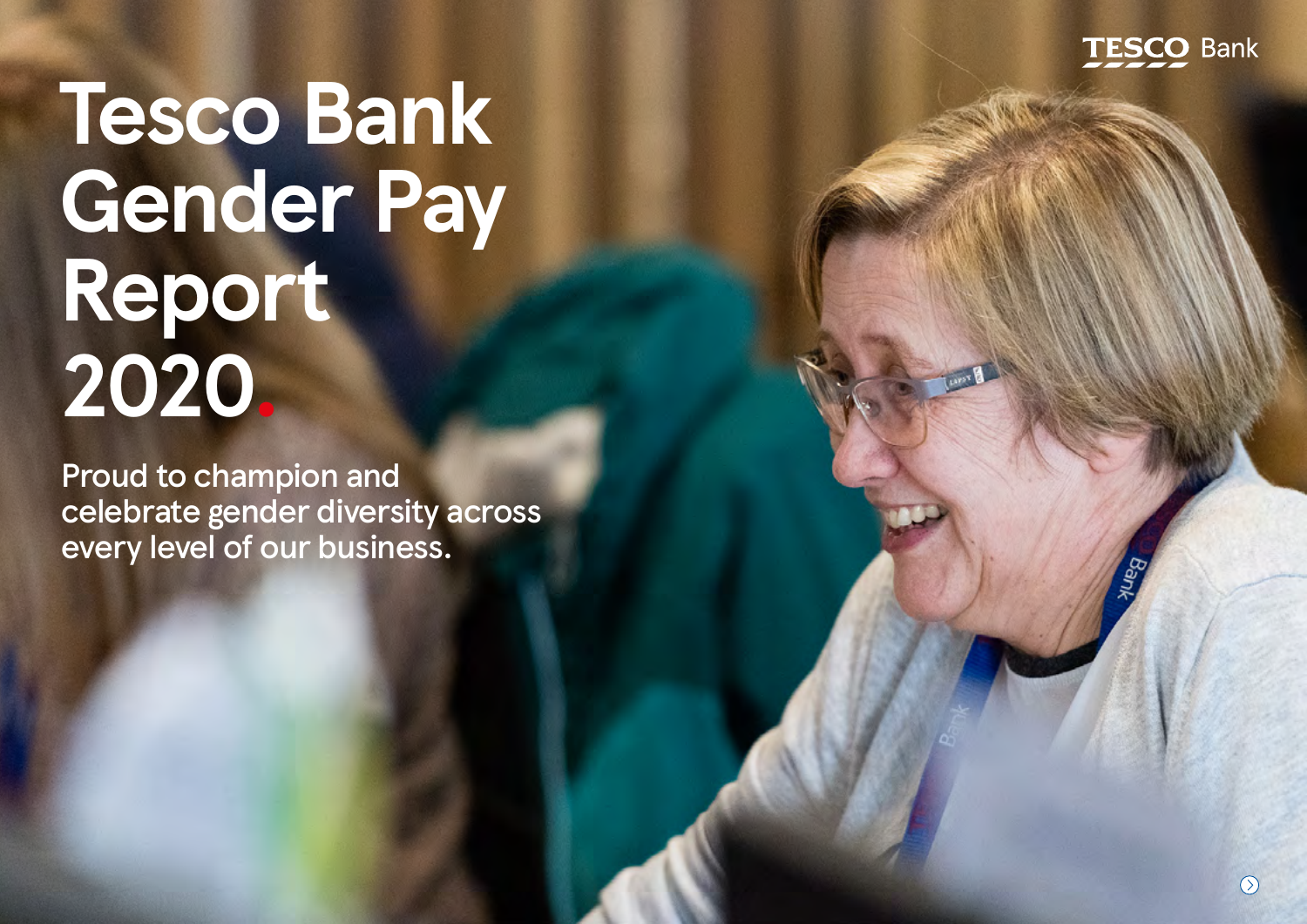



## **We value the unique characteristics, experiences and background every single person brings to work . "**<br>We<br>202

Tesco Bank is nothing without our colleagues. They are the heart of our business, and we value the unique characteristics, experiences and background every single person brings to work. We're fully committed to building an inclusive workplace that reflects the diverse communities and customers we serve. Gender pay gap reporting plays a key role in this by keeping us accountable.

This is the fourth year that we have published our Tesco Bank Gender Pay Report, and I can confirm that the data included within this report is calculated according to the requirements of The Equality Act 2010 (Gender Pay Gap Information) Regulations 2017.

Unfortunately, in this reporting period, we have not made the progress we had hoped for.

The data shows that our median gender pay gap has widened slightly, from 17.6% in 2019 to 18.4% in 2020. While this is narrower than the financial services industry as a whole (33.7%), it is larger than the UK average\* (15.5%).

We know that the main driver of our gender pay gap is the higher proportion of men in more senior roles. We remain committed to improving the gender balance, particularly at the most senior levels of our business. Partly because we want everyone at Tesco Bank to have the opportunity to get on, regardless of gender or background. But also because the evidence tells us that companies with more diverse workforces perform better – due to their ability to win top talent, the delivery of stronger customer outcomes, improved employee satisfaction, and better decision making. Since becoming signatories of the Women in Finance Charter in 2017, we have made positive progress.

In that time, we have increased our female representation at:

- **• Board** from 7% to 18%
- **• Executive Committee** from 11% to 28.5%
- **•** All **Director** level from 3% to 19%

Our targets remain in place for a third of our Board, Executive Committee, and Directors to be women by the end of 2022. We've had a focus on increasing the representation of women at the most senior levels of our business, and while we have made progress, we simply must do more. Specifically, we are actively working to improve the diversity of our talent pipeline across every level of the Bank. This will allow us to continue to address diversity across the full spectrum of leadership populations and take a holistic approach to the issue throughout the organisation.

As we seek the required improvements, our efforts continue to focus on three core areas: supporting and attracting talented women; equipping and empowering our leaders; and sustaining an inclusive culture.

I believe we're on the right track, but clearly there is more to do.

**Gerry Mallon** Chief Executive, Tesco Bank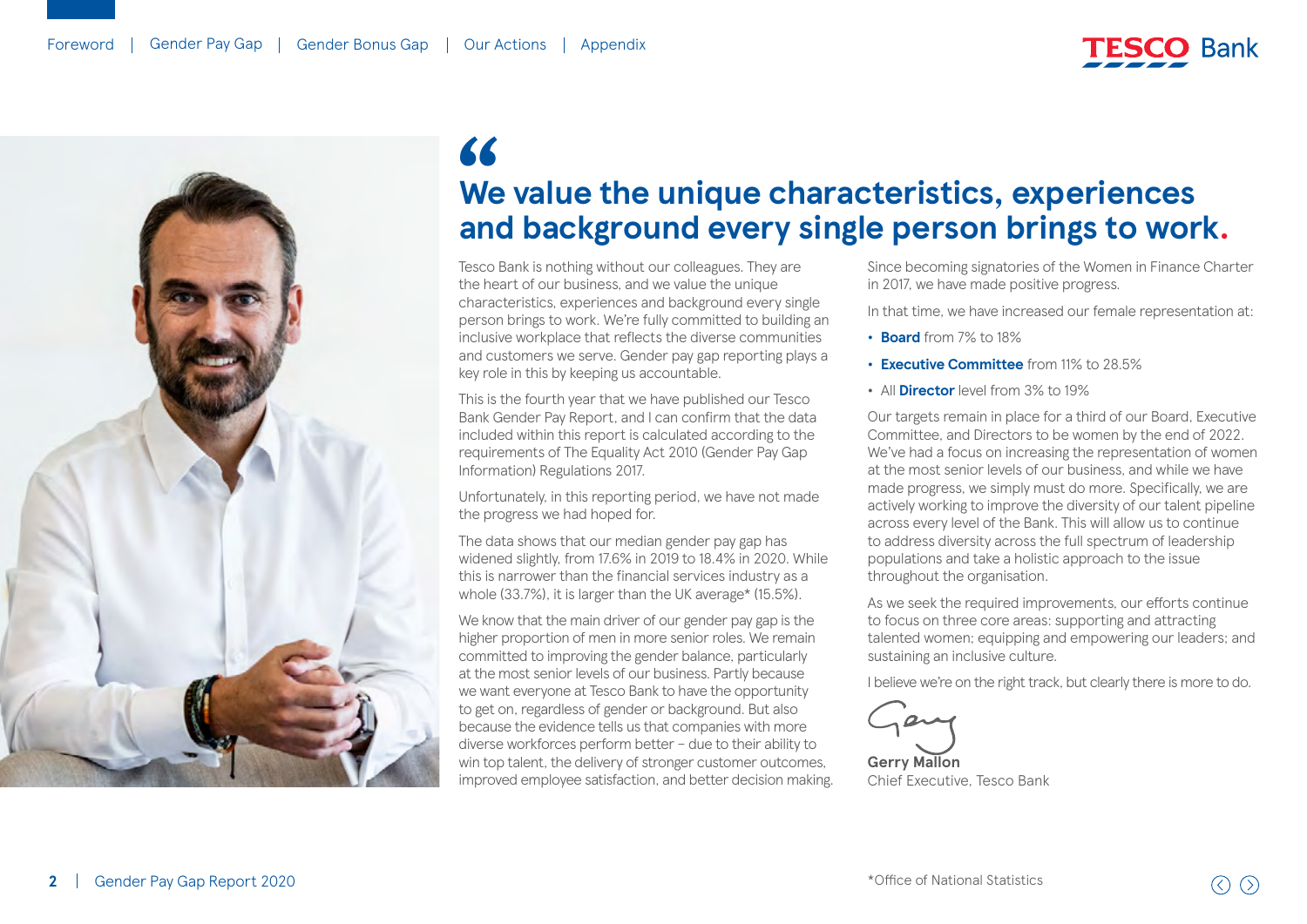

## **Our Gender Pay Gap.**

**This report shares our gender pay gap data for the 12 months to 5 April 2020 and is calculated using the pay data for 3,487 Tesco Bank colleagues.**

The figures opposite show our gender pay gap as a percentage in both median and mean pay for the 12-month reporting period.

Both our median and mean gender pay gap have increased slightly this year, to 18.4% and 27.8% respectively. Through our analysis, we know that our gender pay gap is driven primarily by a higher proportion of men in senior roles.

Through our analysis, we know that our gender pap gap is driven primarily by a higher proportion of men in senior roles, as shown in our quartile pay bands opposite.

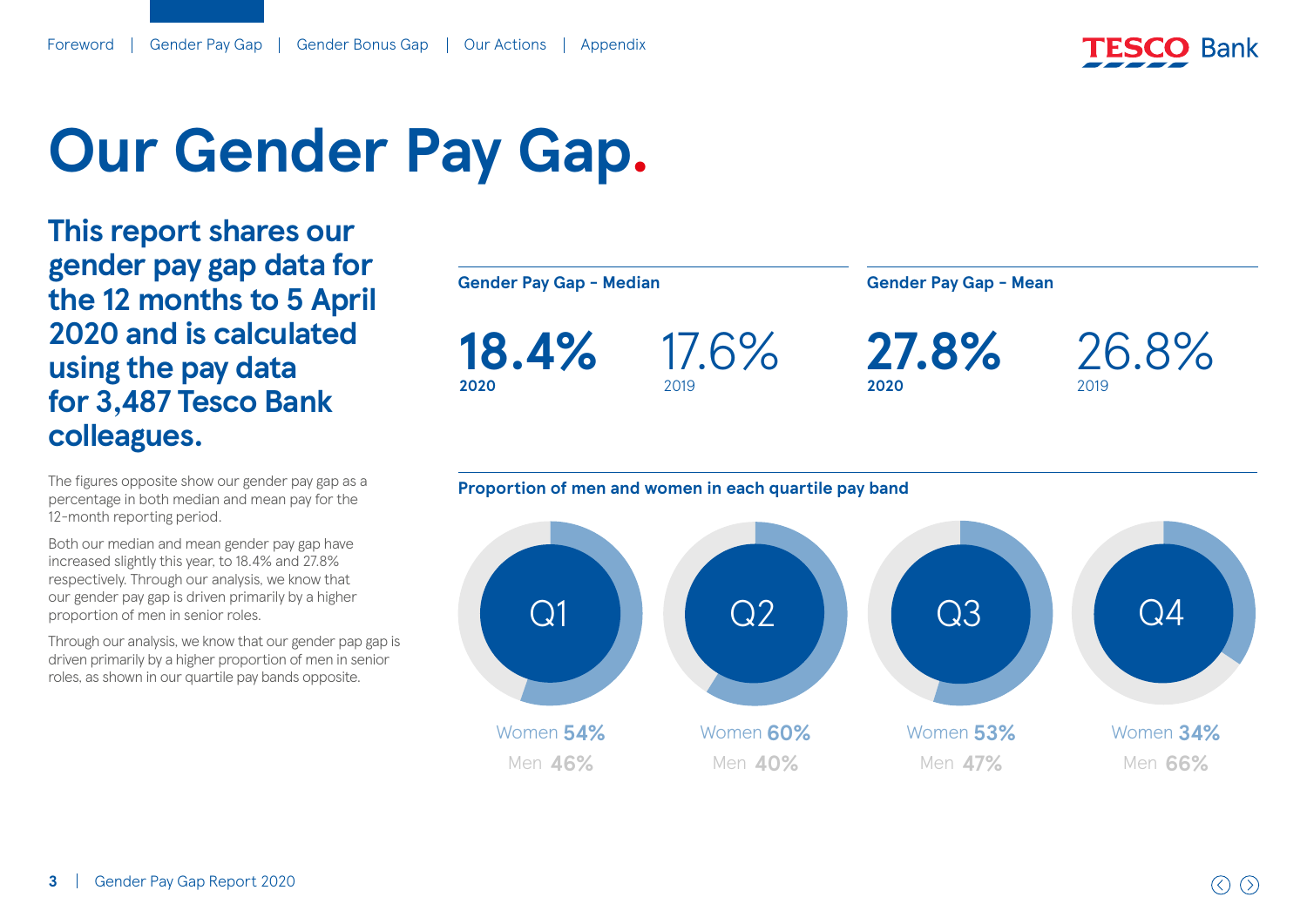

## **Our Gender Bonus Gap.**

**We believe that every colleague should be recognised and rewarded for the success of our business**.

The figures opposite show the percentage of men and women who received a bonus payment for the year ending 5 April 2020, as well as the percentage difference in bonus amount.

Our data shows that a slightly higher proportion of women compared with men received a bonus in 2020 at 83.4% and 76.9% respectively.

Both the median and mean bonus gaps have decreased this year, to 27.5% and 53.5% respectively. Our analysis shows that this is primarily driven by a higher proportion of men in more senior roles, which typically have a higher bonus opportunity.

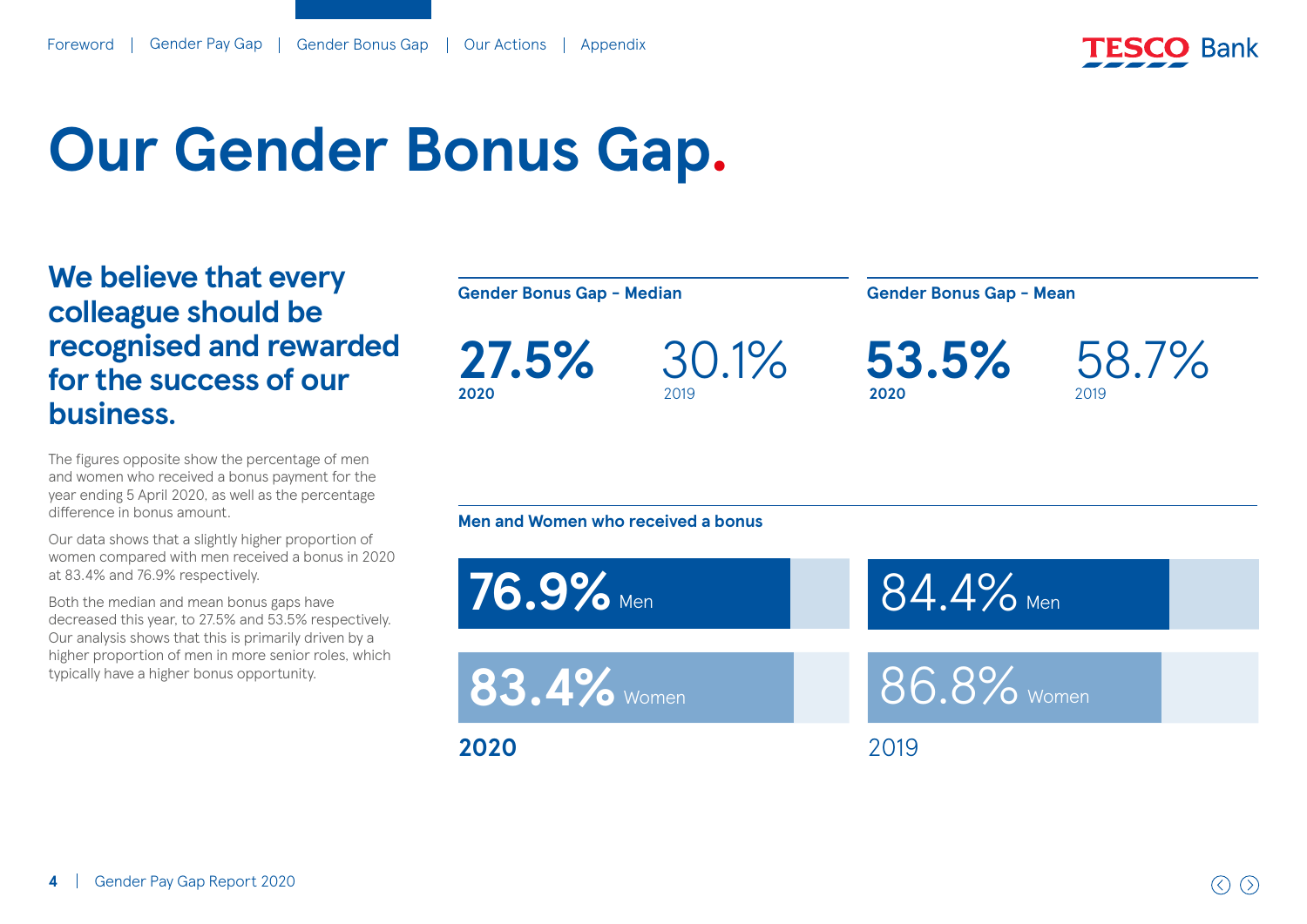

# **Our Actions.**

## **At Tesco Bank, we're committed to creating a truly inclusive workplace where everyone is welcome.**

We know that it will take time to reduce our gender pay gap, and we're continuing to focus our efforts across three core pillars: support and attract talented women, equip and empower our leaders, and sustain an inclusive culture.

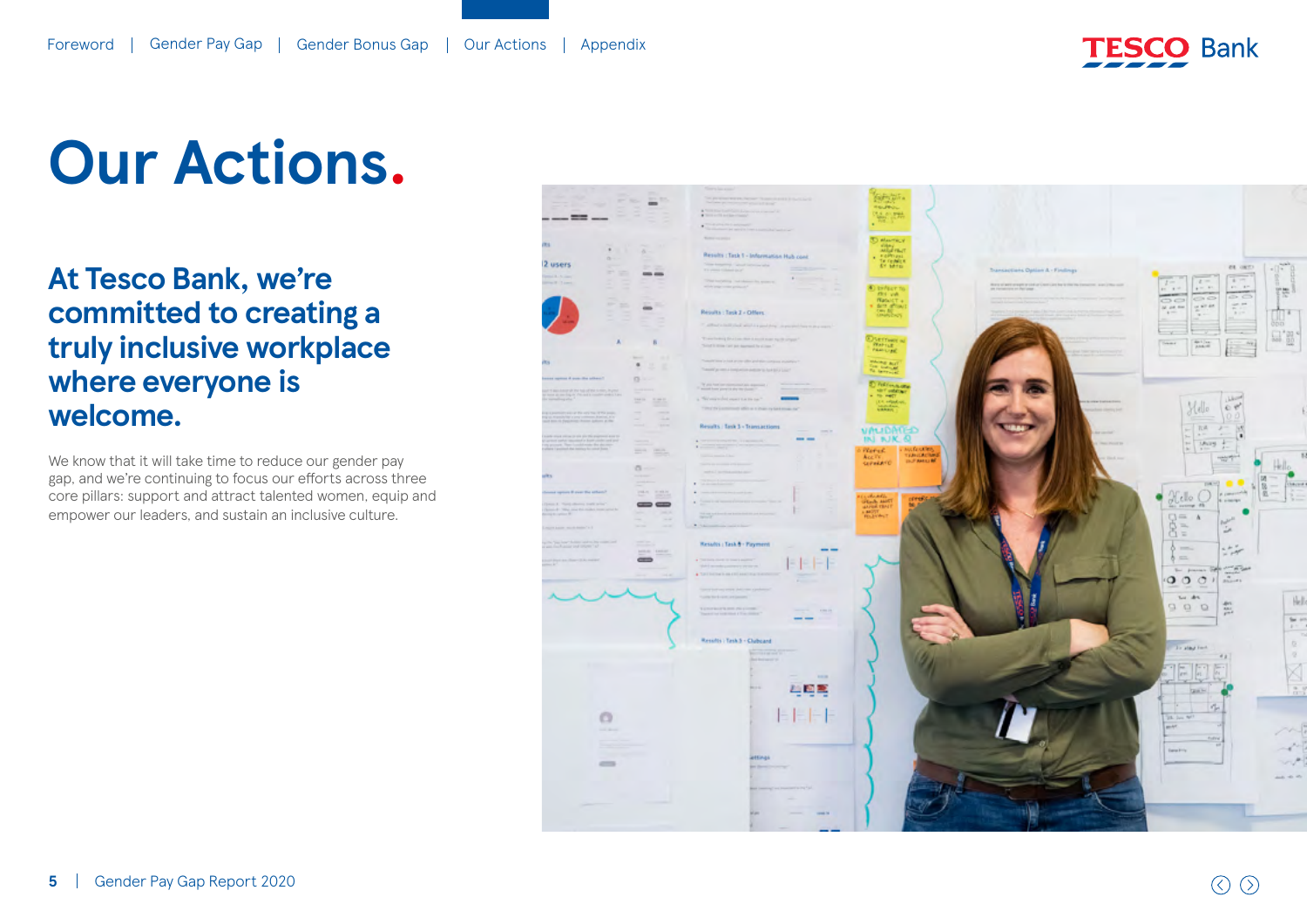

## **Support and attract talented women**

#### **• Recruitment policies**

We work with our recruitment partners to ensure that we receive a more diverse range of candidates, striving towards 50/50 gender-balanced shortlists. We continue to enhance our employer brand so that our employee proposition is more inclusive.

### **• Supporting our senior women**

We continue to support our senior women in securing external appointments, mentoring opportunities and external networks as part of their development plans.

### **• Engagement with Women in Banking and Finance**

We continue to advertise our vacancies on job boards that attract more women, including the Women in Banking and Finance website and Vercida. Technology will also support us in ensuring that our job posts are inclusive and free from inadvertent gender bias.

### **• Mentoring program**

Throughout 2020/21, Tesco Bank is participating in the Moving Ahead mentoring program, focusing on gender diversity, to build and strengthen pipelines and achieve parity of women in leadership and board roles.

#### **• Talent reviews**

Talent and succession discussions now happen formally throughout the year, with the Executive Committee spending half a day per quarter reviewing the insights from the data to drive the talent and succession agenda forward. With all senior appointments, we seek not only capability for the role, but potential to strengthen succession and improve the diversity of talent pipelines.



## **Equip and empower our leaders**

## **• Our Extended Leadership Team**

Our Extended Leadership Team encourages diversity of thought and gives women the opportunity to raise their profile across their peers, directors and the Executive Committee. All senior women members of the Extended Leadership Team have participated in a 360-feedback process that has provided insights into how well they role model the behaviours required to realise our desired culture.

## **• Our new leadership programme**

We are focused on developing our leadership populations to lead inclusively, addressing the foundations of inclusion. Our senior leadership population are engaged in a varied development programme that has inclusion woven throughout. Additionally our leadership populations are participating in masterclasses over the next 12 months, focusing on the subjects of race, intersectionality and privilege. Our Executive Committee will also be participating in a partnership with Arrival Education, a diversity and inclusion consultancy and charity, which will see them mentor individuals from socially and ethnically diverse backgrounds.

### **• Inclusive leadership**

This year, we have introduced new inclusive leadership behaviours that we expect all our leaders to display. These are used as a reference point when assessing how colleagues are performing in their role.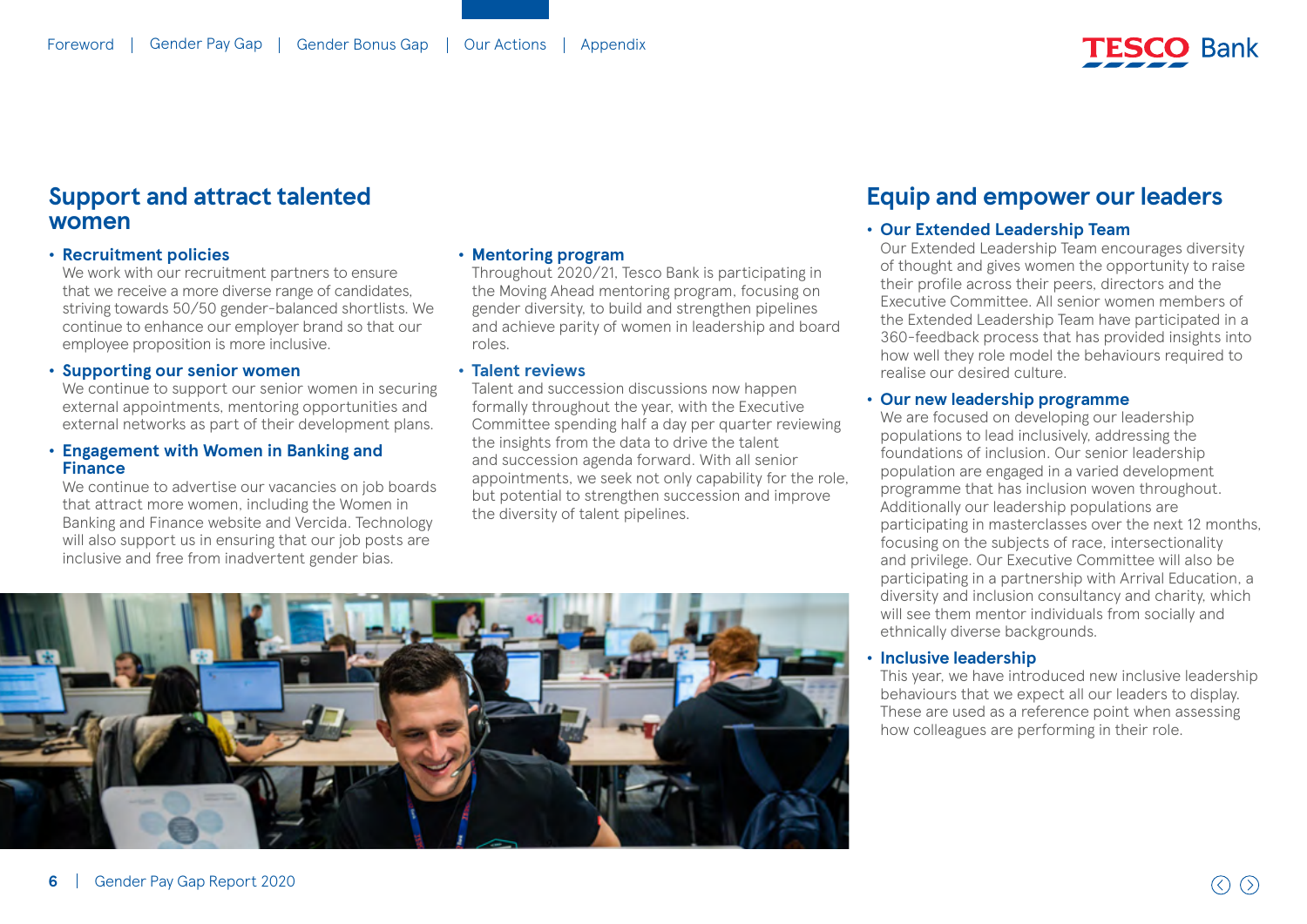

## **• Executive sponsorship for inclusion**

Executive level sponsorship remains critical to nurturing an inclusive culture at Tesco Bank. Gerry Mallon, Chief Executive, became the Executive Sponsor for Inclusion at Tesco Bank in August 2020 and is also the accountable Executive for our Women in Finance Charter commitments. This means that the inclusion agenda and advocacy for our five colleague networks are overseen and conducted at the highest level of the business.



## **Sustaining an inclusive culture**

#### **• Inclusive development**

We continue to develop our colleague and line manager inclusion capability through a suite of toolkits, modules and development opportunities. We launched a series of 'Inclusion toolkits' this year, which include guides on being a good ally, holding inclusion conversations and a Diversity and Inclusion glossary. A new line manager training module 'Being an Inclusive Manager' will launch in 2021. Alongside this, all new colleagues complete a Diversity and Inclusion training module online.

### **• Established colleague networks**

Our five colleague networks continue to drive greater colleague engagement with our inclusion agenda. The Women at Tesco Network has a strong membership and provides a support channel for colleagues across all levels of Tesco Bank. As part of the wider Inclusion Network, it ensures the broader inclusion aims are in line with the lived experiences of our female colleagues.

#### **• Our future operating model**

There is a clear link between a business that embraces flexible working and a more diverse organisation. We are keen to build on the experience of 2020 and reimagine a future workplace for an even more diverse workforce. Flexibility of hours and location provide opportunities to do this as we reposition our employer brand.

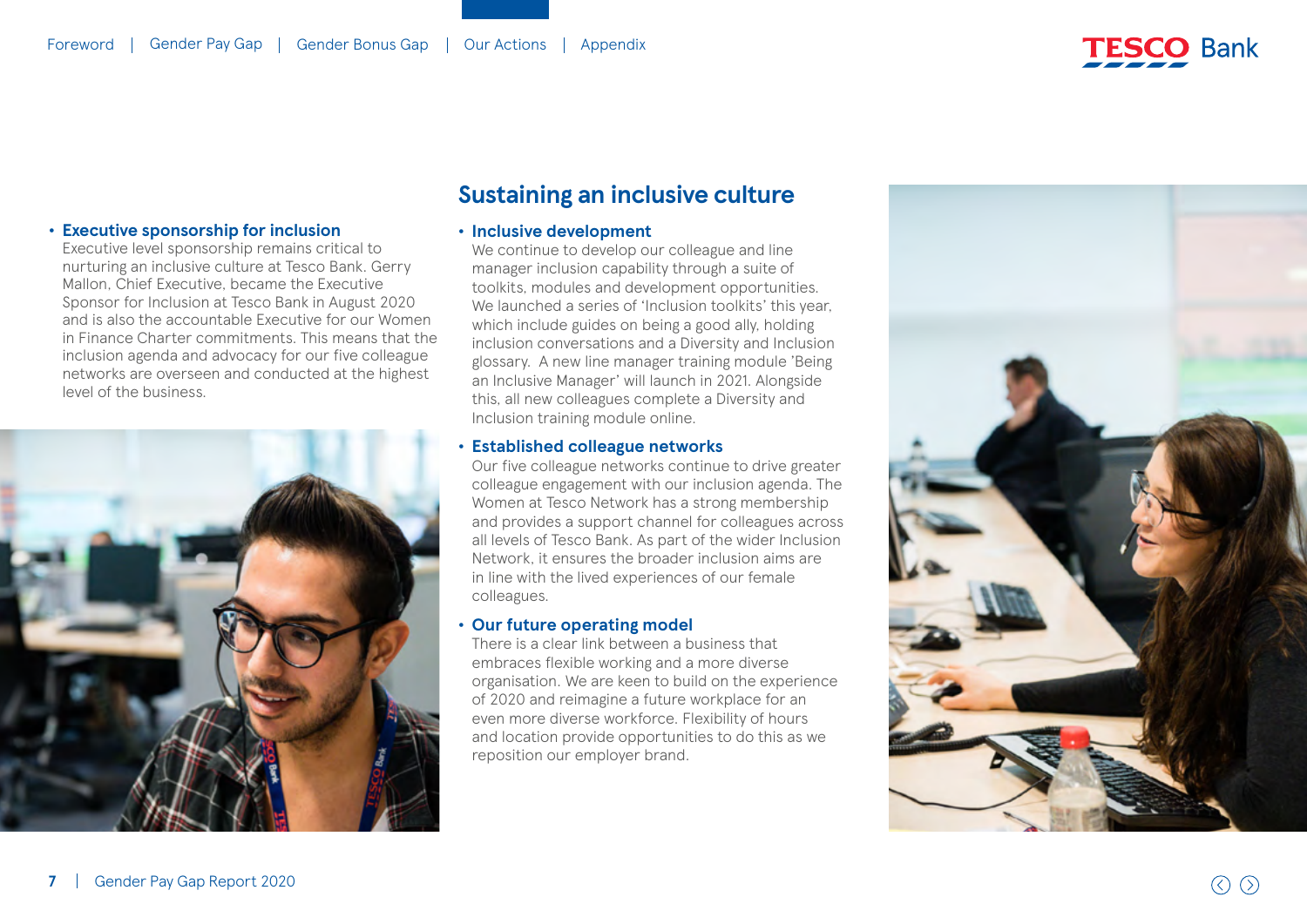

# <span id="page-7-0"></span>**Appendix.**

## **Understanding how we calculate our gender pay and bonus gap**

## **What is the gender pay gap?**

The gender pay gap measures the difference between men and women's average pay within a business or organisation, regardless of their role or work level. This is different to equal pay, which compares the pay of men and women who perform the same role or roles of equal value.

There are two ways we must report and calculate our gender pay gap - as a median percentage and as a mean percentage.

### **Median:**

The median is the figure that falls in the middle of a range when all hourly pay is stacked from lowest to highest. The median gender gap is the difference between the middle figure for all women's hourly pay and the middle figure for all men's hourly pay.

#### **Mean:**

The mean is the average figure when you consider the hourly pay for all men and all women. The mean gender pay gap is the difference between the average hourly pay for all women and the average hourly pay for all men.

## **Calculating our pay quartiles**

The pay quartiles measure how many men and women are represented in each quarter of the business when all men and women's hourly pay is stacked from lowest in Quartile 1 to highest in Quartile 4. Each quartile shown contains an equal number of colleagues.

## **Calculating the gender bonus gap**

The gender bonus gap measures the difference in total bonus payments between all women in a business and all men in a business. There are two ways we must report this, as a median percentage and a mean percentage. We also must report the proportion of men and women who received a bonus payment.

## **Proportion of colleagues to receive a bonus:**

The proportion of women who received a bonus is shown as a percentage of all women in the business and the proportion of men who received a bonus is shown as a percentage of all men in the business.

## **Median:**

The median is the figure that falls in the middle of a range when all bonus payments are stacked from lowest to highest. The median gender bonus gap is the difference between the middle figure for all women's bonus payments and the middle figure for all men's bonus payments.

## **Mean:**

The mean is the average figure when you consider the bonus payments for all men and all women. The mean gender bonus gap is the difference between the average bonus payment for all women and the average bonus payment for all men.

It is important to note that colleagues who work part-time receive their bonus on a pro-rata basis, but we are required to report our gender bonus gap calculation without adjusting these to the full time equivalent payment.

More information on these calculations can be found on the [government website.](https://www.gov.uk/guidance/gender-pay-gap-reporting-make-your-calculations)